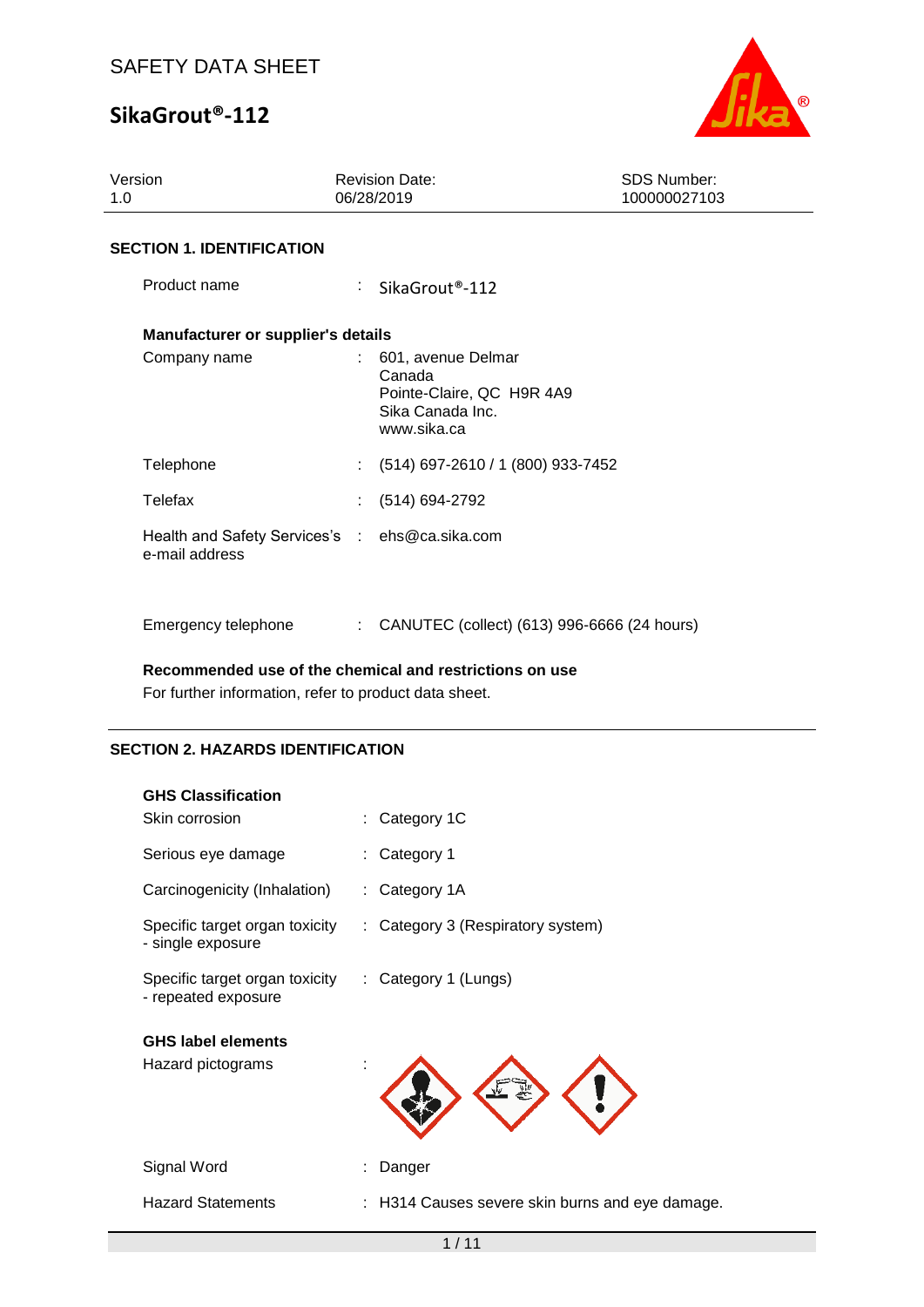

|                                 | <b>Revision Date:</b><br>06/28/2019                                                                                                                                                                                                 | SDS Number:<br>100000027103                                                                                                                                                                                                                                                                                                                                                                                                                                                                                                                                                                                                                                                                                                                                                                                                                                                                                                                                                                                                                                                                                                                                               |
|---------------------------------|-------------------------------------------------------------------------------------------------------------------------------------------------------------------------------------------------------------------------------------|---------------------------------------------------------------------------------------------------------------------------------------------------------------------------------------------------------------------------------------------------------------------------------------------------------------------------------------------------------------------------------------------------------------------------------------------------------------------------------------------------------------------------------------------------------------------------------------------------------------------------------------------------------------------------------------------------------------------------------------------------------------------------------------------------------------------------------------------------------------------------------------------------------------------------------------------------------------------------------------------------------------------------------------------------------------------------------------------------------------------------------------------------------------------------|
|                                 | H335 May cause respiratory irritation.<br>H350 May cause cancer by inhalation.<br>repeated exposure.                                                                                                                                | H372 Causes damage to organs (Lungs) through prolonged or                                                                                                                                                                                                                                                                                                                                                                                                                                                                                                                                                                                                                                                                                                                                                                                                                                                                                                                                                                                                                                                                                                                 |
| <b>Precautionary Statements</b> | : Prevention:<br>and understood.<br>face protection.<br><b>Response:</b><br>induce vomiting.<br>CENTER/doctor.<br>CENTER/doctor.<br>attention.<br>Storage:<br>tightly closed.<br>P405 Store locked up.<br>Disposal:<br>posal plant. | P201 Obtain special instructions before use.<br>P202 Do not handle until all safety precautions have been read<br>P260 Do not breathe dust/ fume/ gas/ mist/ vapors/ spray.<br>P264 Wash skin thoroughly after handling.<br>P270 Do not eat, drink or smoke when using this product.<br>P271 Use only outdoors or in a well-ventilated area.<br>P280 Wear protective gloves/ protective clothing/ eye protection/<br>P301 + P330 + P331 IF SWALLOWED: Rinse mouth. Do NOT<br>P303 + P361 + P353 IF ON SKIN (or hair): Take off immediately<br>all contaminated clothing. Rinse skin with water.<br>P304 + P340 + P310 IF INHALED: Remove person to fresh air<br>and keep comfortable for breathing. Immediately call a POISON<br>P305 + P351 + P338 + P310 IF IN EYES: Rinse cautiously with<br>water for several minutes. Remove contact lenses, if present<br>and easy to do. Continue rinsing. Immediately call a POISON<br>P308 + P313 IF exposed or concerned: Get medical advice/<br>P363 Wash contaminated clothing before reuse.<br>P403 + P233 Store in a well-ventilated place. Keep container<br>P501 Dispose of contents/ container to an approved waste dis- |
| Warning                         |                                                                                                                                                                                                                                     | : Quartz (14808-60-7): This classification is relevant when ex-<br>posed to Quartz (silicon dioxide) in dust or powder form only,<br>including cured product that is subject to sanding, grinding, cut-<br>ting, or other surface preparation activities.                                                                                                                                                                                                                                                                                                                                                                                                                                                                                                                                                                                                                                                                                                                                                                                                                                                                                                                 |

## **Supplemental information**

If product is in liquid or paste form, physical or health hazards listed related to dust are not considered significant. However, product may contain substances that could be potential hazards if caused to become airborne due to grinding, sanding or other abrasive processes.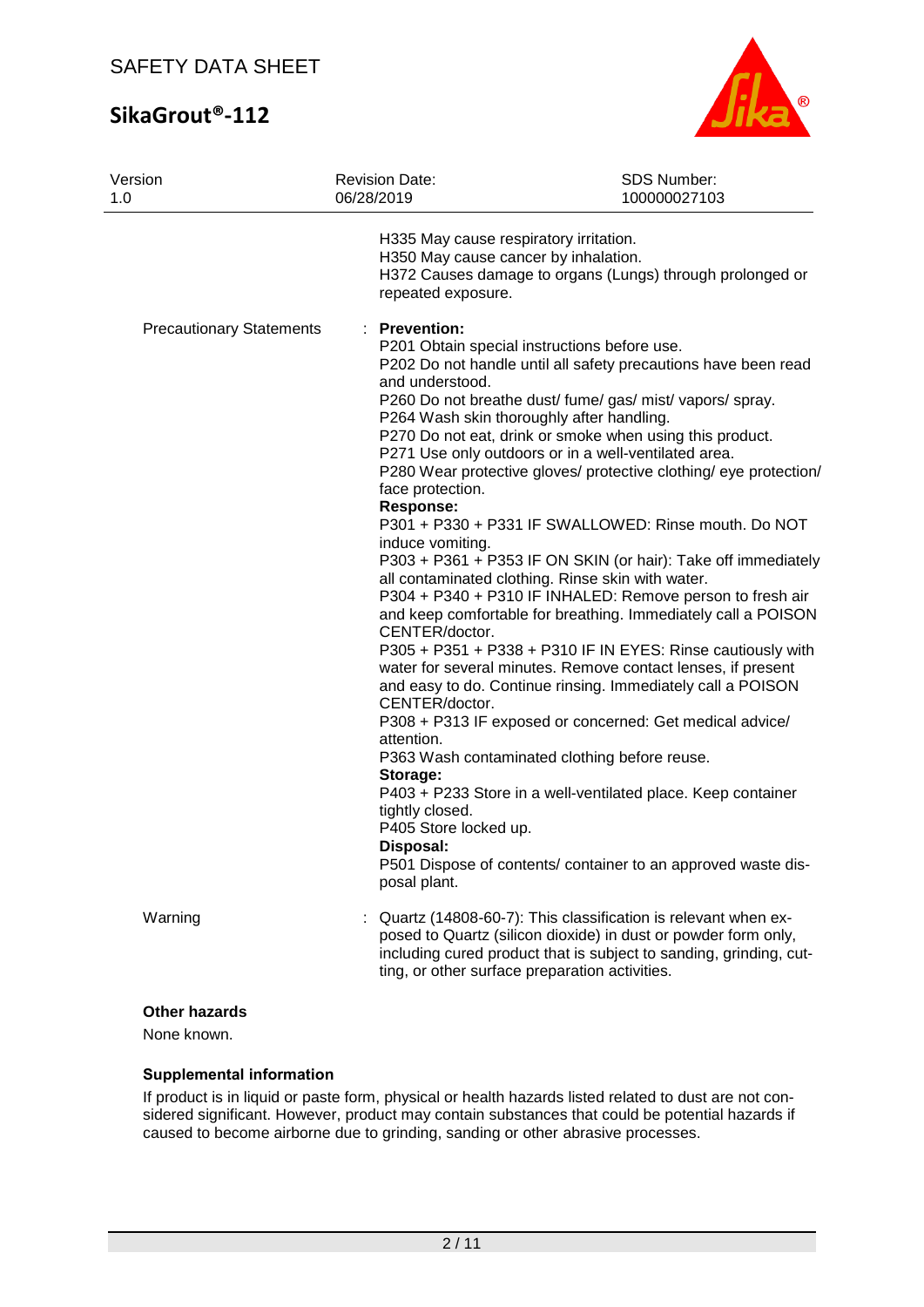

| Version | <b>Revision Date:</b> | <b>SDS Number:</b> |
|---------|-----------------------|--------------------|
| 1.0     | 06/28/2019            | 100000027103       |

# **SECTION 3. COMPOSITION/INFORMATION ON INGREDIENTS**

## **Hazardous ingredients**

| <b>Chemical name</b>                                                      | CAS-No.    | Concentration (% w/w) |
|---------------------------------------------------------------------------|------------|-----------------------|
| Quartz (SiO2)                                                             | 14808-60-7 | $>= 30 - 60$          |
| Portland cement                                                           | 65997-15-1 | $>= 30 - 60$          |
| Actual concentration or concentration range is withhold as a trade secret |            |                       |

Actual concentration or concentration range is withheld as a trade secret

## **SECTION 4. FIRST AID MEASURES**

| General advice                                                    | : Move out of dangerous area.<br>Consult a physician.<br>Show this material safety data sheet to the doctor in attend-<br>ance.                                                                                                                                                                                                      |
|-------------------------------------------------------------------|--------------------------------------------------------------------------------------------------------------------------------------------------------------------------------------------------------------------------------------------------------------------------------------------------------------------------------------|
| If inhaled                                                        | Move to fresh air.<br>Consult a physician after significant exposure.                                                                                                                                                                                                                                                                |
| In case of skin contact                                           | Take off contaminated clothing and shoes immediately.<br>Wash off with soap and plenty of water.<br>Immediate medical treatment is necessary as untreated<br>wounds from corrosion of the skin heal slowly and with difficul-<br>ty.                                                                                                 |
| In case of eye contact                                            | : Small amounts splashed into eyes can cause irreversible tis-<br>sue damage and blindness.<br>In the case of contact with eyes, rinse immediately with plenty<br>of water and seek medical advice.<br>Continue rinsing eyes during transport to hospital.<br>Remove contact lenses.<br>Keep eye wide open while rinsing.            |
| If swallowed                                                      | : Clean mouth with water and drink afterwards plenty of water.<br>Do not induce vomiting without medical advice.<br>Do not give milk or alcoholic beverages.<br>Never give anything by mouth to an unconscious person.<br>Take victim immediately to hospital.                                                                       |
| Most important symptoms<br>and effects, both acute and<br>delayed | : Health injuries may be delayed.<br>corrosive effects<br>irritant effects<br>Cough<br>Respiratory disorder<br><b>Dermatitis</b><br>Causes serious eye damage.<br>May cause respiratory irritation.<br>May cause cancer by inhalation.<br>Causes damage to organs through prolonged or repeated<br>exposure.<br>Causes severe burns. |
| Notes to physician                                                | : Treat symptomatically.                                                                                                                                                                                                                                                                                                             |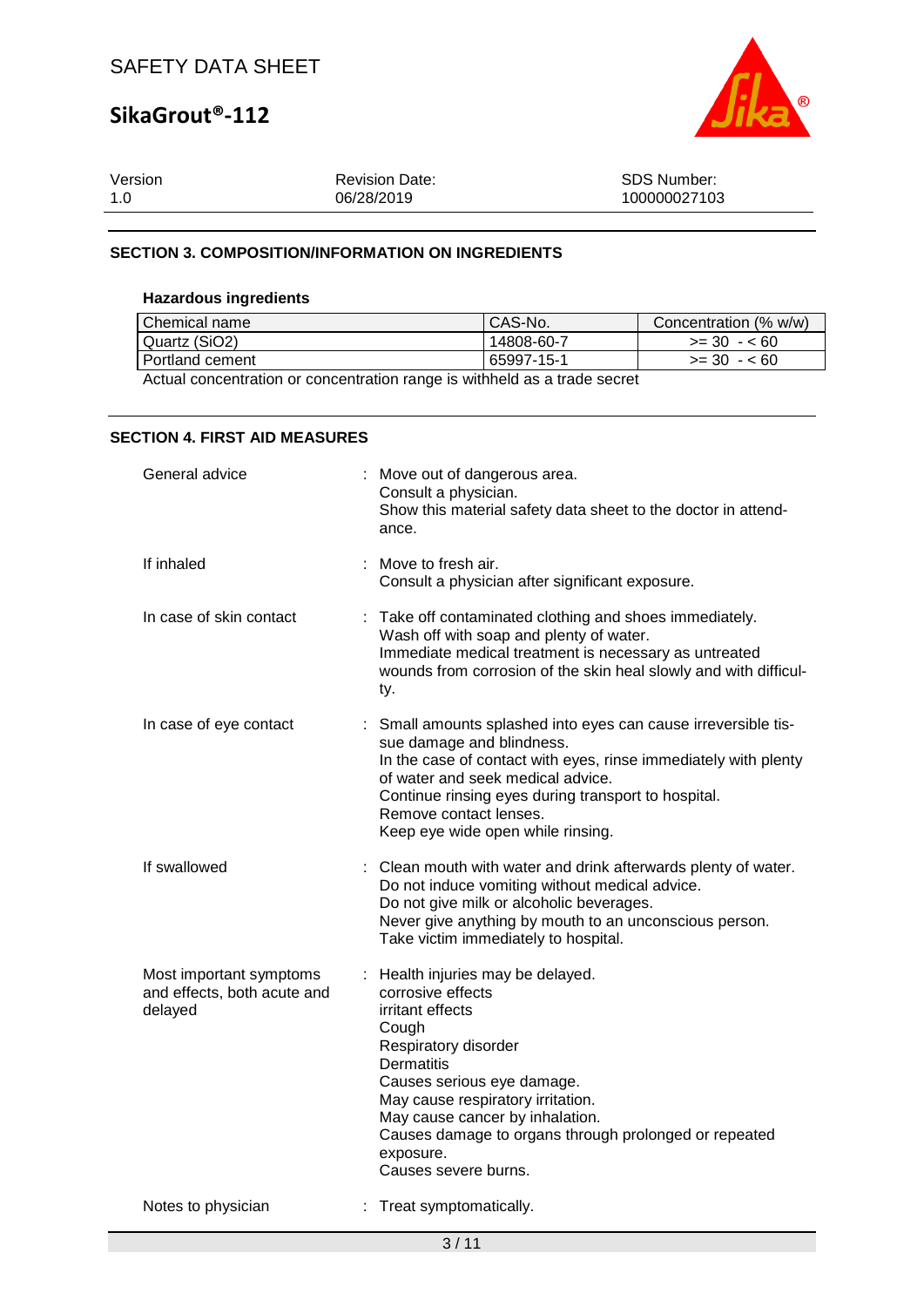

| 06/28/2019<br>1.0 | Version | <b>Revision Date:</b> | <b>SDS Number:</b> |
|-------------------|---------|-----------------------|--------------------|
|                   |         |                       | 100000027103       |

## **SECTION 5. FIRE-FIGHTING MEASURES**

| Suitable extinguishing media                      | : Use extinguishing measures that are appropriate to local cir-<br>cumstances and the surrounding environment.                                                                                                                  |
|---------------------------------------------------|---------------------------------------------------------------------------------------------------------------------------------------------------------------------------------------------------------------------------------|
| Further information                               | : Collect contaminated fire extinguishing water separately. This<br>must not be discharged into drains.<br>Fire residues and contaminated fire extinguishing water must<br>be disposed of in accordance with local regulations. |
| Special protective equipment<br>for fire-fighters | : In the event of fire, wear self-contained breathing apparatus.                                                                                                                                                                |

### **SECTION 6. ACCIDENTAL RELEASE MEASURES**

| Personal precautions, protec-<br>tive equipment and emer-<br>gency procedures | : Use personal protective equipment.<br>Avoid breathing dust.<br>Deny access to unprotected persons.                                                                                                                                            |
|-------------------------------------------------------------------------------|-------------------------------------------------------------------------------------------------------------------------------------------------------------------------------------------------------------------------------------------------|
| Environmental precautions                                                     | : Do not flush into surface water or sanitary sewer system.<br>If the product contaminates rivers and lakes or drains inform<br>respective authorities.<br>Local authorities should be advised if significant spillages<br>cannot be contained. |
| Methods and materials for<br>containment and cleaning up                      | : Pick up and arrange disposal without creating dust.<br>Keep in suitable, closed containers for disposal.                                                                                                                                      |

## **SECTION 7. HANDLING AND STORAGE**

| Advice on protection against<br>fire and explosion | : Avoid dust formation. Provide appropriate exhaust ventilation<br>at places where dust is formed.                                                                                                                                                                                                                                                                            |
|----------------------------------------------------|-------------------------------------------------------------------------------------------------------------------------------------------------------------------------------------------------------------------------------------------------------------------------------------------------------------------------------------------------------------------------------|
| Advice on safe handling                            | : Avoid formation of respirable particles.<br>Avoid exceeding the given occupational exposure limits (see<br>section 8).<br>Do not get in eyes, on skin, or on clothing.<br>For personal protection see section 8.<br>Smoking, eating and drinking should be prohibited in the ap-<br>plication area.<br>Follow standard hygiene measures when handling chemical<br>products. |
| Conditions for safe storage                        | : Store in original container.<br>Keep in a well-ventilated place.<br>Observe label precautions.<br>Store in accordance with local regulations.                                                                                                                                                                                                                               |
| Materials to avoid                                 | $:$ Explosives<br>Oxidizing agents                                                                                                                                                                                                                                                                                                                                            |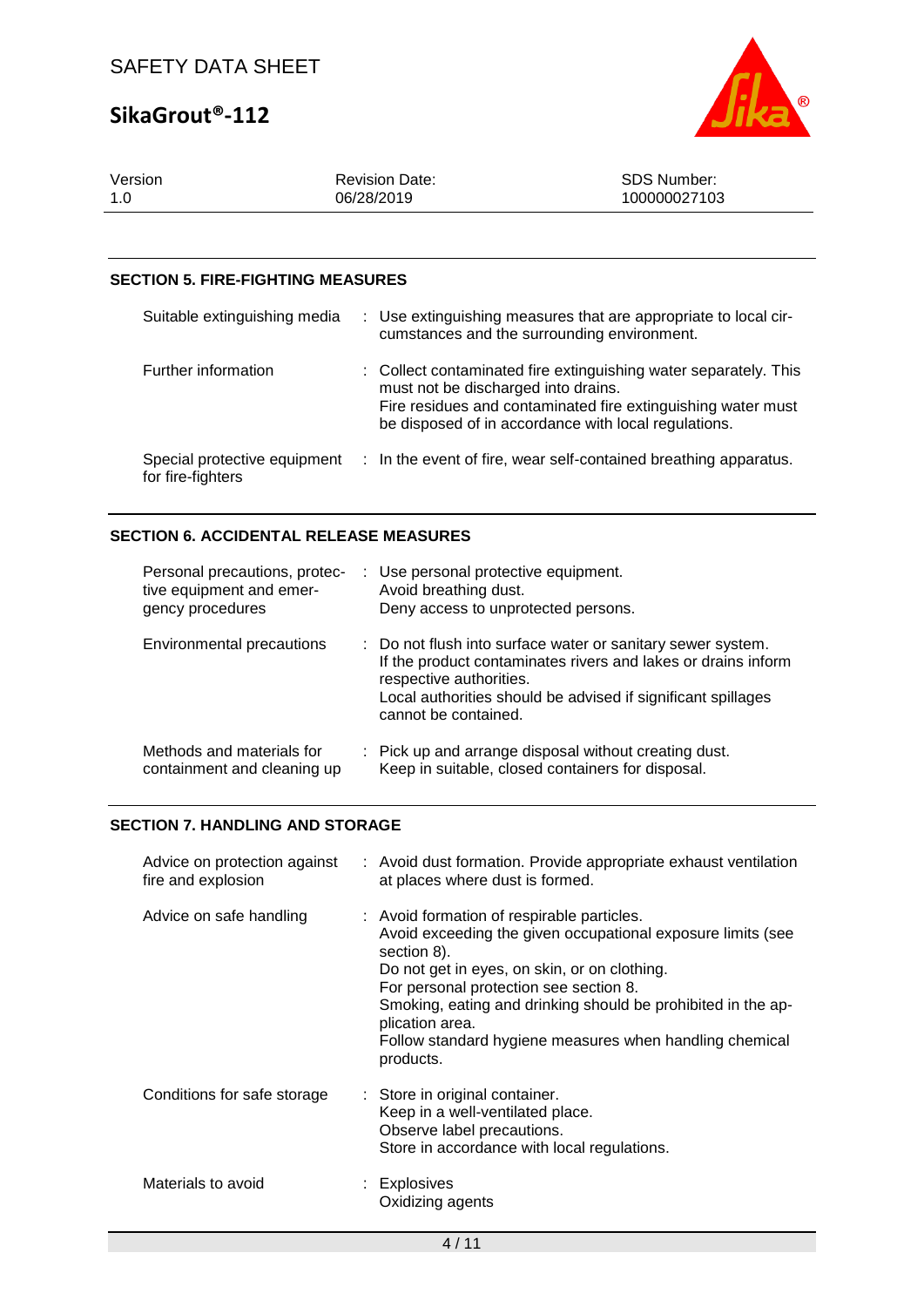

Version 1.0

Revision Date: 06/28/2019

SDS Number: 100000027103

Poisonous gases Dangerous when wet Flammable solids Organic peroxides Poisonous liquids Spontaneously Combustible Substances

# **SECTION 8. EXPOSURE CONTROLS/PERSONAL PROTECTION**

| <u>IIIYI GUIGHTS WITH WULNDIAGO CUITHUI DALAMETGI S</u> |            |                                     |                                                        |                  |
|---------------------------------------------------------|------------|-------------------------------------|--------------------------------------------------------|------------------|
| Components                                              | CAS-No.    | Value type<br>(Form of<br>exposure) | Control parame-<br>ters / Permissible<br>concentration | <b>Basis</b>     |
| Quartz (SiO2)                                           | 14808-60-7 | TWA (Res-                           | $0.025$ mg/m3                                          | CA AB OEL        |
|                                                         |            | pirable par-                        |                                                        |                  |
|                                                         |            | ticulates)                          |                                                        |                  |
|                                                         |            | TWA (Res-                           | $0.1 \text{ mg/m}$                                     | CA ON OEL        |
|                                                         |            | pirable frac-                       |                                                        |                  |
|                                                         |            | tion)                               |                                                        |                  |
|                                                         |            | <b>TWAEV</b>                        | $0.1 \text{ mg/m}$                                     | CA QC OEL        |
|                                                         |            | (respirable                         |                                                        |                  |
|                                                         |            | dust)                               |                                                        |                  |
|                                                         |            | TWA (Res-                           | $0.025$ mg/m3                                          | CA BC OEL        |
|                                                         |            | pirable)                            | (Silica)                                               |                  |
|                                                         |            | TWA (Res-                           | $0.025$ mg/m3                                          | CA BC OEL        |
|                                                         |            | pirable)                            |                                                        |                  |
|                                                         |            | TWA (Res-                           | $0.025$ mg/m3                                          | CA BC OEL        |
|                                                         |            | pirable)                            | (Silica)                                               |                  |
|                                                         |            | TWA (Res-                           | $0.025$ mg/m3                                          | <b>ACGIH</b>     |
|                                                         |            | pirable frac-                       |                                                        |                  |
|                                                         |            | tion)                               |                                                        |                  |
|                                                         |            | TWA (Res-                           | $0.025$ mg/m3                                          | <b>ACGIH</b>     |
|                                                         |            | pirable frac-                       | (Silica)                                               |                  |
|                                                         |            | tion)                               |                                                        |                  |
|                                                         |            | TWA (Res-                           | $0.025$ mg/m3                                          | <b>ACGIH</b>     |
|                                                         |            | pirable frac-                       |                                                        |                  |
|                                                         |            | tion)                               |                                                        |                  |
|                                                         |            | TWA (Res-                           | $0.025$ mg/m3                                          | <b>ACGIH</b>     |
|                                                         |            | pirable frac-                       | (Silica)                                               |                  |
|                                                         |            | tion)                               |                                                        |                  |
| Portland cement                                         | 65997-15-1 | <b>TWA</b>                          | 10 mg/m3                                               | CA AB OEL        |
|                                                         |            | TWA (Res-                           | 1 $mg/m3$                                              | <b>CA BC OEL</b> |
|                                                         |            | pirable)                            |                                                        |                  |
|                                                         |            | <b>TWAEV</b>                        | $5$ mg/m $3$                                           | CA QC OEL        |
|                                                         |            | (respirable                         |                                                        |                  |
|                                                         |            | dust)                               |                                                        |                  |
|                                                         |            | TWAEV (to-                          | 10 mg/m3                                               | CA QC OEL        |
|                                                         |            | tal dust)                           |                                                        |                  |
|                                                         |            | TWA (Res-                           | 1 $mg/m3$                                              | <b>ACGIH</b>     |
|                                                         |            | pirable frac-                       |                                                        |                  |
|                                                         |            | tion)                               |                                                        |                  |
| gypsum                                                  | 13397-24-5 | <b>TWA</b>                          | $10$ mg/m $3$                                          | CA AB OEL        |

# **Ingredients with workplace control parameters**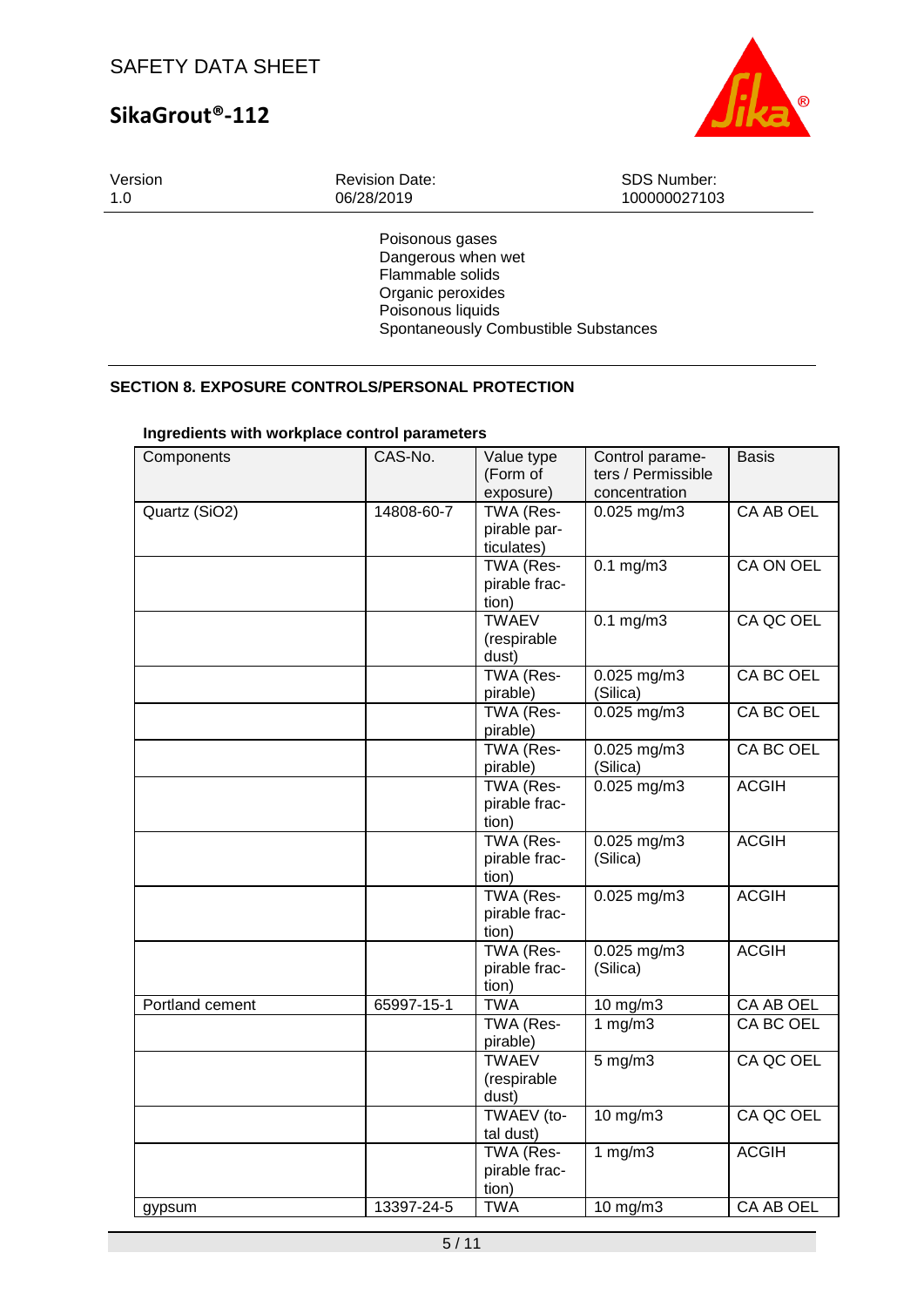

| Version<br>1.0                | <b>Revision Date:</b><br>06/28/2019 | SDS Number:<br>100000027103           |                                                                                                                                                                                                                                                                                                                          |                       |              |
|-------------------------------|-------------------------------------|---------------------------------------|--------------------------------------------------------------------------------------------------------------------------------------------------------------------------------------------------------------------------------------------------------------------------------------------------------------------------|-----------------------|--------------|
|                               |                                     |                                       | <b>TWA (Total</b><br>dust)                                                                                                                                                                                                                                                                                               | 10 mg/m3              | CA BC OEL    |
|                               |                                     |                                       | TWA (respir-<br>able dust<br>fraction)                                                                                                                                                                                                                                                                                   | $3$ mg/m $3$          | CA BC OEL    |
|                               |                                     |                                       | <b>STEL</b>                                                                                                                                                                                                                                                                                                              | 20 mg/m3              | CA BC OEL    |
|                               |                                     |                                       | <b>TWAEV</b><br>(respirable<br>dust)                                                                                                                                                                                                                                                                                     | $5$ mg/m $3$          | CA QC OEL    |
|                               |                                     |                                       | TWAEV (to-<br>tal dust)                                                                                                                                                                                                                                                                                                  | 10 mg/m3              | CA QC OEL    |
|                               |                                     |                                       | TWA (Inhal-<br>able fraction)                                                                                                                                                                                                                                                                                            | 10 mg/m3<br>(Calcium) | <b>ACGIH</b> |
| <b>Engineering measures</b>   |                                     | ed or statutory limits.               | Use of adequate ventilation should be sufficient to control<br>worker exposure to airborne contaminants. If the use of this<br>product generates dust, fumes, gas, vapor or mist, use pro-<br>cess enclosures, local exhaust ventilation or other engineer-<br>ing controls to keep worker exposure below any recommend- |                       |              |
| Personal protective equipment |                                     |                                       |                                                                                                                                                                                                                                                                                                                          |                       |              |
| Respiratory protection        |                                     |                                       | Use a properly fitted NIOSH approved air-purifying or air-fed<br>respirator complying with an approved standard if a risk as-<br>sessment indicates this is necessary.                                                                                                                                                   |                       |              |
|                               |                                     |                                       | The filter class for the respirator must be suitable for the max-<br>imum expected contaminant concentration<br>(gas/vapor/aerosol/particulates) that may arise when han-<br>dling the product. If this concentration is exceeded, self-<br>contained breathing apparatus must be used.                                  |                       |              |
| Hand protection               |                                     |                                       |                                                                                                                                                                                                                                                                                                                          |                       |              |
| Remarks                       |                                     | essary.                               | Chemical-resistant, impervious gloves complying with an<br>approved standard should be worn at all times when handling<br>chemical products if a risk assessment indicates this is nec-                                                                                                                                  |                       |              |
| Eye protection                |                                     |                                       | : Safety eyewear complying with an approved standard should<br>be used when a risk assessment indicates this is necessary.                                                                                                                                                                                               |                       |              |
| Skin and body protection      |                                     | cific work-place.                     | Choose body protection in relation to its type, to the concen-<br>tration and amount of dangerous substances, and to the spe-                                                                                                                                                                                            |                       |              |
| Hygiene measures              |                                     | the product.<br>Avoid breathing dust. | : Avoid contact with skin, eyes and clothing.<br>Wash hands before breaks and immediately after handling<br>Remove contaminated clothing and protective equipment<br>before entering eating areas.<br>Wash thoroughly after handling.                                                                                    |                       |              |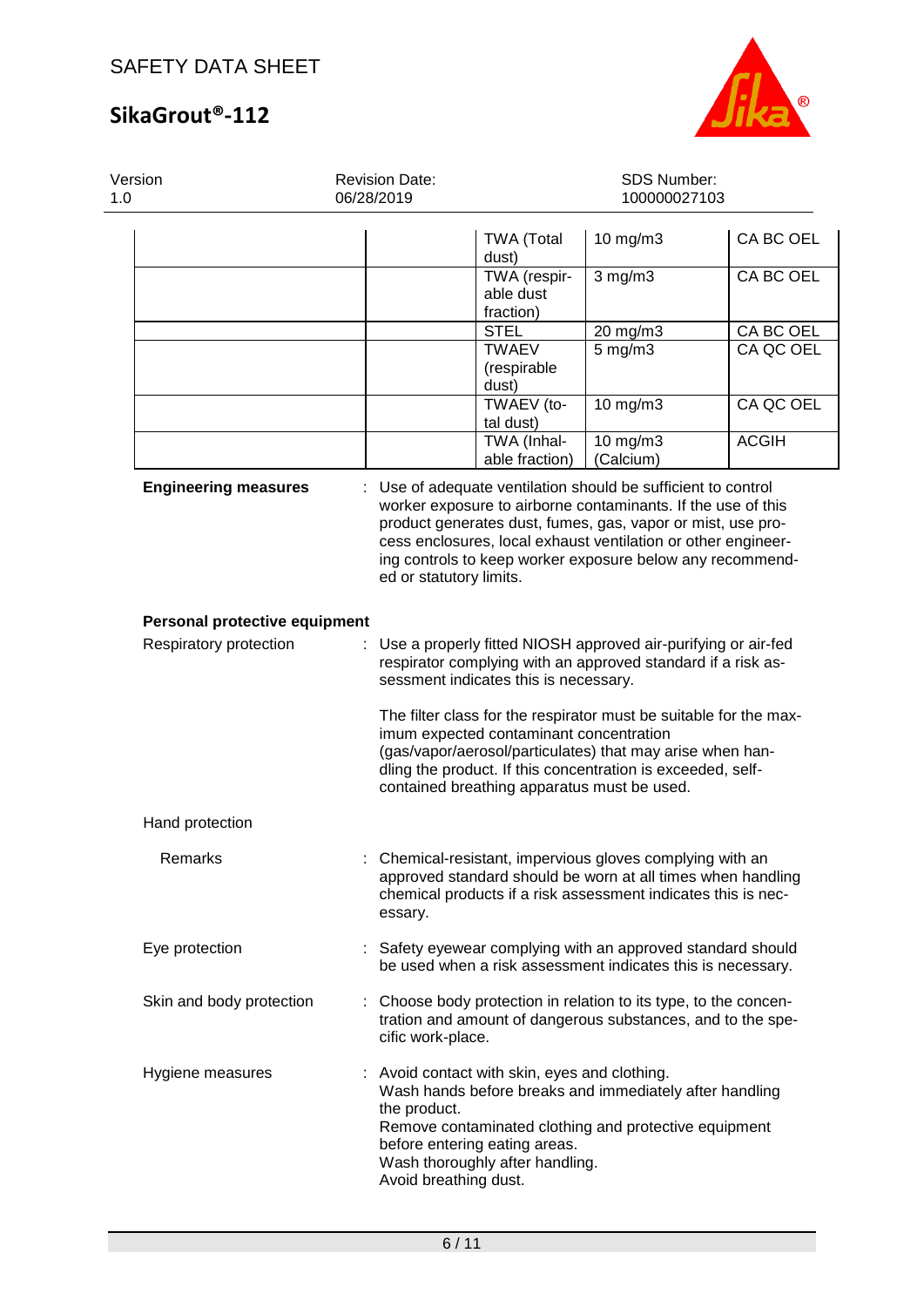

| Version | <b>Revision Date:</b> | <b>SDS Number:</b> |
|---------|-----------------------|--------------------|
| 1.0     | 06/28/2019            | 100000027103       |

## **SECTION 9. PHYSICAL AND CHEMICAL PROPERTIES**

| Appearance                                                  |    | powder              |
|-------------------------------------------------------------|----|---------------------|
| Color                                                       |    | gray                |
| Odor                                                        |    | odorless            |
| <b>Odor Threshold</b>                                       | ÷  | No data available   |
| pH                                                          |    | No data available   |
| Melting point/range / Freezing : No data available<br>point |    |                     |
| Boiling point/boiling range                                 |    | No data available   |
| Flash point                                                 | t. | No data available   |
| Evaporation rate                                            |    | No data available   |
| Flammability (solid, gas)                                   |    | No data available   |
| Upper explosion limit                                       | ÷  | No data available   |
| Lower explosion limit                                       |    | No data available   |
| Vapor pressure                                              |    | No data available   |
| Relative vapor density                                      | ÷  | No data available   |
| Density                                                     |    | ca. 2.5 g/ml        |
| Solubility(ies)<br>Water solubility                         | t. | No data available   |
| Solubility in other solvents                                |    | : No data available |
| Partition coefficient: n-<br>octanol/water                  |    | No data available   |
| Autoignition temperature                                    | ÷. | No data available   |
| Decomposition temperature                                   | t. | No data available   |
| Viscosity, dynamic                                          |    | No data available   |
| Viscosity, dynamic                                          | ÷  | No data available   |
| <b>Explosive properties</b>                                 |    | No data available   |
| Molecular weight                                            |    | No data available   |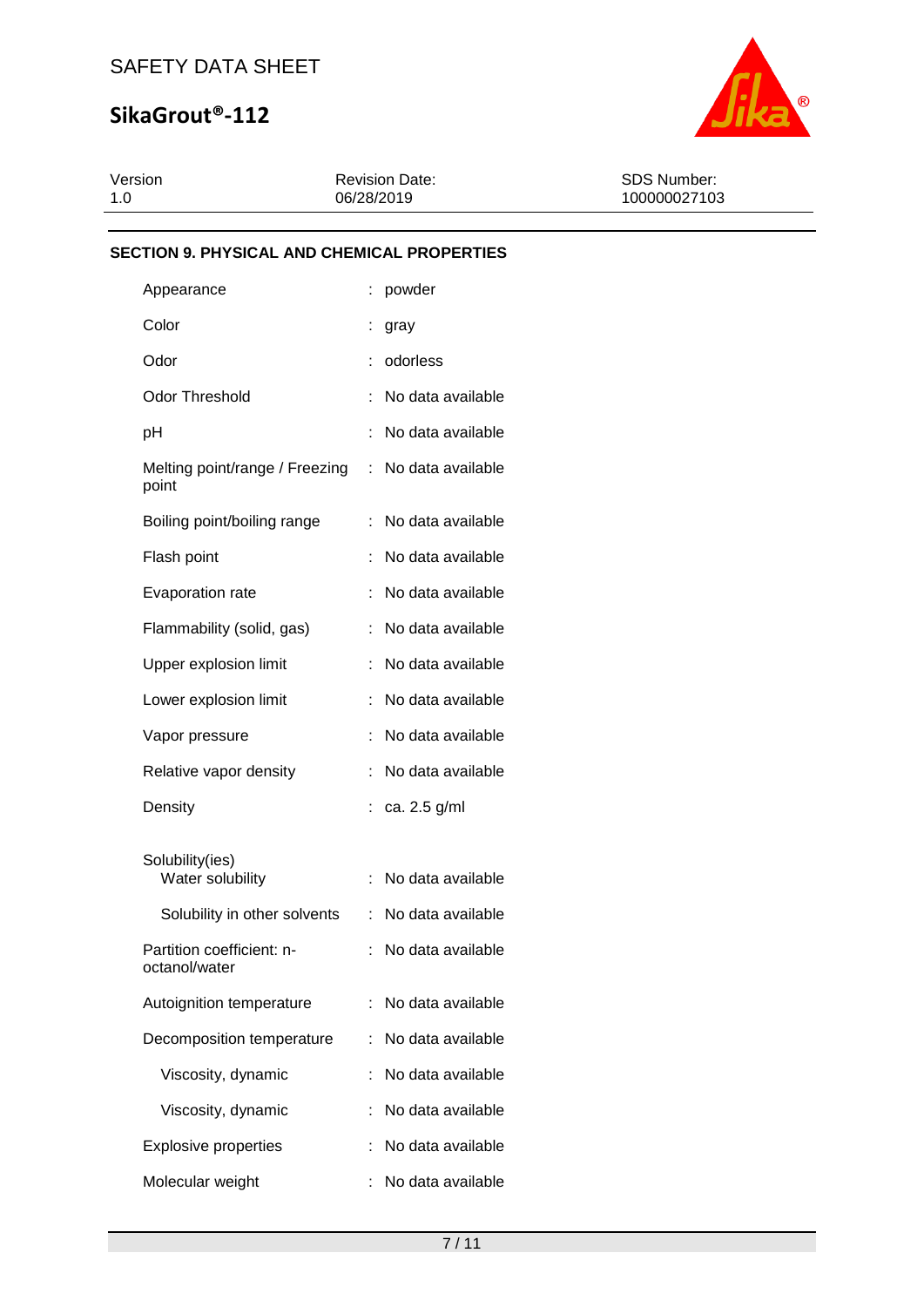

| Version<br>1.0                              | <b>Revision Date:</b><br>06/28/2019 | <b>SDS Number:</b><br>100000027103                            |
|---------------------------------------------|-------------------------------------|---------------------------------------------------------------|
| <b>SECTION 10. STABILITY AND REACTIVITY</b> |                                     |                                                               |
| Reactivity                                  |                                     | : No dangerous reaction known under conditions of normal use. |
| Chemical stability                          | : The product is chemically stable. |                                                               |
| Possibility of hazardous reac-<br>tions     |                                     | : Stable under recommended storage conditions.                |
| Conditions to avoid                         | ∴ No data available.                |                                                               |

Incompatible materials : No data available

No decomposition if stored and applied as directed.

### **SECTION 11. TOXICOLOGICAL INFORMATION**

#### **Acute toxicity**

Not classified based on available information.

**Skin corrosion/irritation**

Causes severe burns.

#### **Serious eye damage/eye irritation**

Causes serious eye damage.

#### **Respiratory or skin sensitization**

Skin sensitization: Not classified based on available information. Respiratory sensitization: Not classified based on available information.

#### **Product:**

Remarks: Product contains Portland cement which contains a chromate reducing agent. If the storage conditions are not appropriate (exposure to humidity) or the storage period is exceeded, the effectiveness of the reducing agent can be diminished prematurely and the product may become skin sensitizing.

#### **Germ cell mutagenicity**

Not classified based on available information.

#### **Carcinogenicity**

May cause cancer by inhalation.

### **Reproductive toxicity**

Not classified based on available information.

#### **STOT-single exposure**

May cause respiratory irritation.

#### **STOT-repeated exposure**

Causes damage to organs (Lungs) through prolonged or repeated exposure.

#### **Aspiration toxicity**

Not classified based on available information.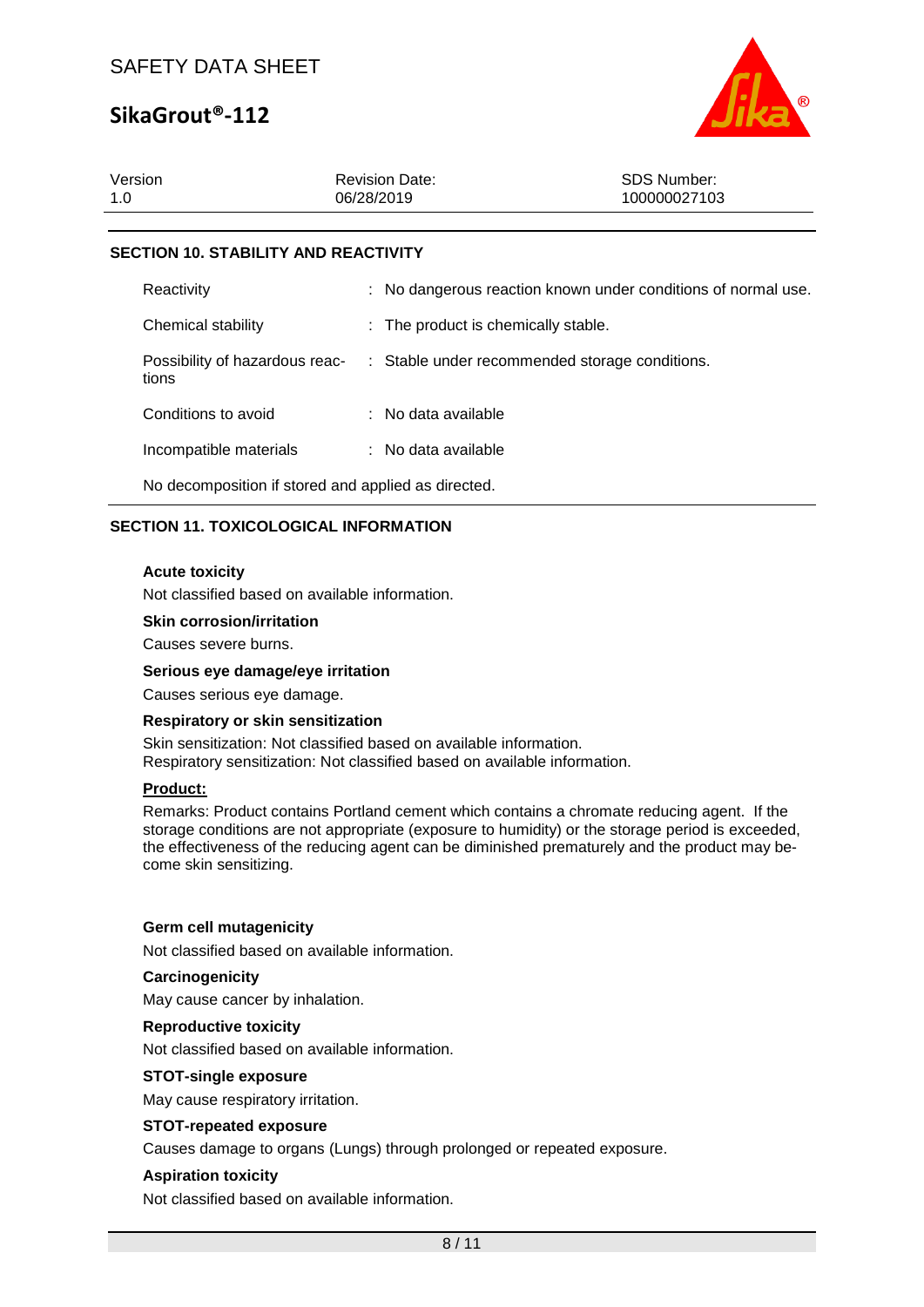

| Version                                | <b>Revision Date:</b>                     | <b>SDS Number:</b>                                                |
|----------------------------------------|-------------------------------------------|-------------------------------------------------------------------|
| 1.0                                    | 06/28/2019                                | 100000027103                                                      |
|                                        |                                           |                                                                   |
|                                        | <b>SECTION 12. ECOLOGICAL INFORMATION</b> |                                                                   |
|                                        |                                           |                                                                   |
| <b>Ecotoxicity</b>                     |                                           |                                                                   |
| No data available                      |                                           |                                                                   |
|                                        | <b>Persistence and degradability</b>      |                                                                   |
| No data available                      |                                           |                                                                   |
| <b>Bioaccumulative potential</b>       |                                           |                                                                   |
| No data available                      |                                           |                                                                   |
| <b>Mobility in soil</b>                |                                           |                                                                   |
| No data available                      |                                           |                                                                   |
| Other adverse effects                  |                                           |                                                                   |
| <b>Product:</b>                        |                                           |                                                                   |
| Additional ecological infor-<br>mation | tainer in a safe way.                     | : Do not empty into drains; dispose of this material and its con- |

## **SECTION 13. DISPOSAL CONSIDERATIONS**

| <b>Disposal methods</b> |                                                                                                                                                                                                                               |
|-------------------------|-------------------------------------------------------------------------------------------------------------------------------------------------------------------------------------------------------------------------------|
| Waste from residues     | : Disposal of this product, solutions and any by-products should<br>at all times comply with the requirements of environmental<br>protection and waste disposal legislation and any regional<br>local authority requirements. |
| Contaminated packaging  | : Empty containers should be taken to an approved waste han-<br>dling site for recycling or disposal.                                                                                                                         |

# **SECTION 14. TRANSPORT INFORMATION**

## **Domestic regulation**

**TDG (road/train)** Not regulated as a dangerous good

# **International Regulations**

**UNRTDG**

Not regulated as a dangerous good

**IATA-DGR** Not regulated as a dangerous good

**IMDG-Code** Not regulated as a dangerous good

**Transport in bulk according to Annex II of MARPOL 73/78 and the IBC Code** Not applicable for product as supplied.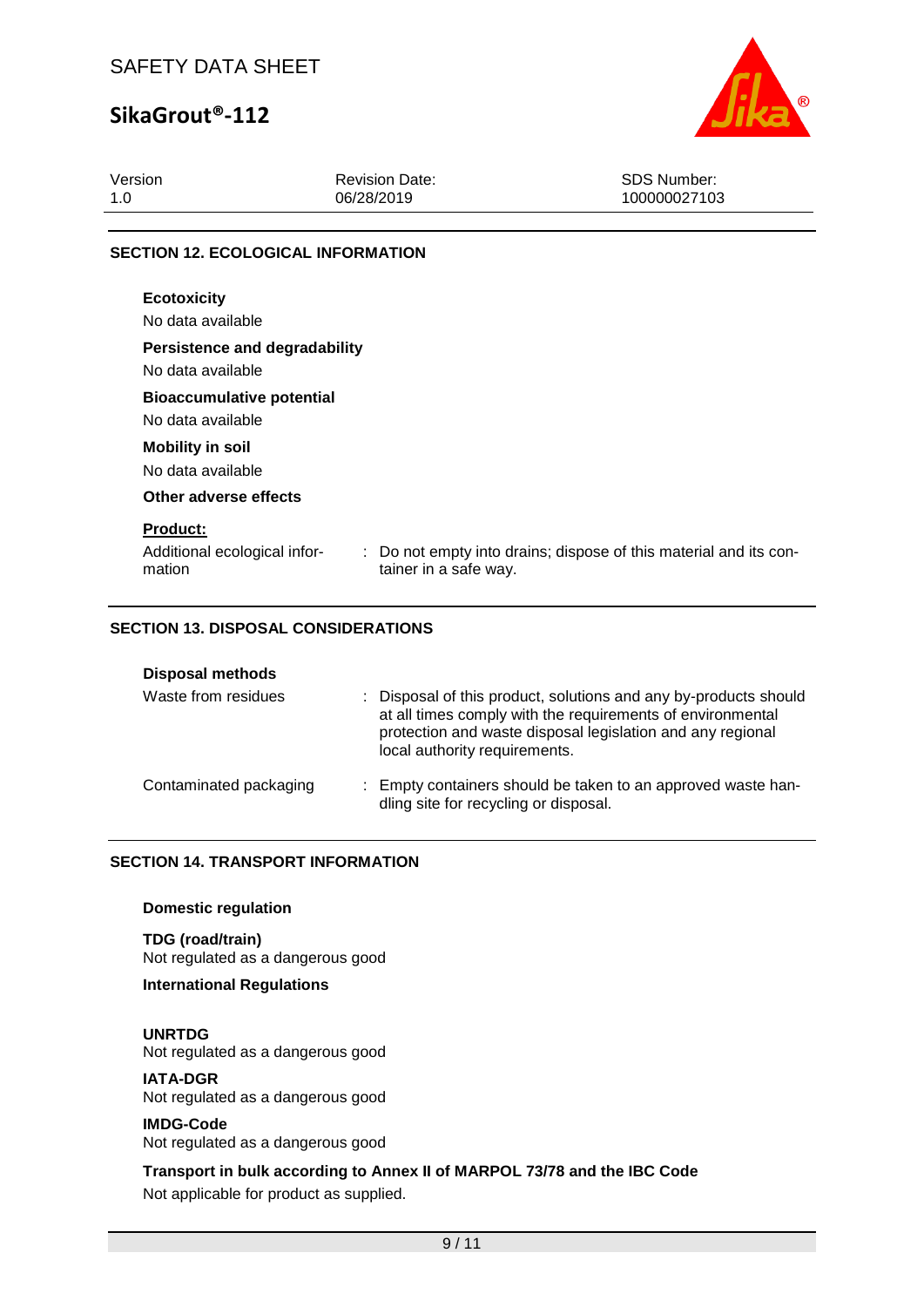

Version 1.0

Revision Date: 06/28/2019

SDS Number: 100000027103

#### **Domestic regulation**

#### **SECTION 15. REGULATORY INFORMATION**

#### **Canadian lists**

No substances are subject to a Significant New Activity Notification.

#### **SECTION 16. OTHER INFORMATION**

| <b>Revision Date</b> | : 06/28/2019                   |
|----------------------|--------------------------------|
| Prepared by          | $: R \& D$ of Sika Canada Inc. |

#### Notice to Reader:

The information contained in this Material Safety Data Sheet applies only to the actual Sika Canada product identified and described herein. This information is not intended to address, nor does it address the use or application of the identified Sika product in combination with any other material, product or process. All of the information set forth herein is based on technical data regarding the identified product that Sika believes to be reliable as of the date hereof. Prior to each use of any Sika product, the user must always read and follow the warnings and instructions on the product's current Product Data Sheet, product label and Material Safety Data Sheet for each Sika product, which are available at web site and/or telephone number listed.

SIKA MAKES NO WARRANTIES EXPRESS OR IMPLIED AND ASSUMES NO LIABILITY ARISING FROM THIS INFORMATION OR ITS USE. SIKA SHALL NOT BE LIABLE UNDER ANY LEGAL THEORY FOR SPECIAL OR CONSEQUENTIAL DAMAGES AND SHALL NOT BE RESPONSIBLE FOR THE USE OF THIS PRODUCT IN A MANNER TO INFRINGE ON ANY PATENT OR ANY OTHER INTELLECTUAL PROPERTY RIGHTS HELD BY OTHERS.

All sales of Sika products are subject to its current terms and conditions of sale available at www.sika.ca or 514-697-2610.

#### **Full text of other abbreviations**

| <b>ADR</b>    | Accord européen relatif au transport international des marchandises       |
|---------------|---------------------------------------------------------------------------|
|               | Dangereuses par Route                                                     |
| CAS           | <b>Chemical Abstracts Service</b>                                         |
| <b>DNEL</b>   | Derived no-effect level                                                   |
| EC50          | Half maximal effective concentration                                      |
| <b>GHS</b>    | <b>Globally Harmonized System</b>                                         |
| <b>IATA</b>   | International Air Transport Association                                   |
| <b>IMDG</b>   | International Maritime Code for Dangerous Goods                           |
| LD50          | Median lethal dosis (the amount of a material, given all at once, which   |
|               | causes the death of 50% (one half) of a group of test animals)            |
| LC50          | Median lethal concentration (concentrations of the chemical in air that   |
|               | kills 50% of the test animals during the observation period)              |
| <b>MARPOL</b> | International Convention for the Prevention of Pollution from Ships, 1973 |
|               | as modified by the Protocol of 1978                                       |
| <b>OEL</b>    | Occupational Exposure Limit                                               |
| <b>PBT</b>    | Persistent, bioaccumulative and toxic                                     |
| <b>PNEC</b>   | Predicted no effect concentration                                         |
| <b>REACH</b>  | Regulation (EC) No 1907/2006 of the European Parliament and of the        |
|               | Council of 18 December 2006 concerning the Registration, Evaluation,      |